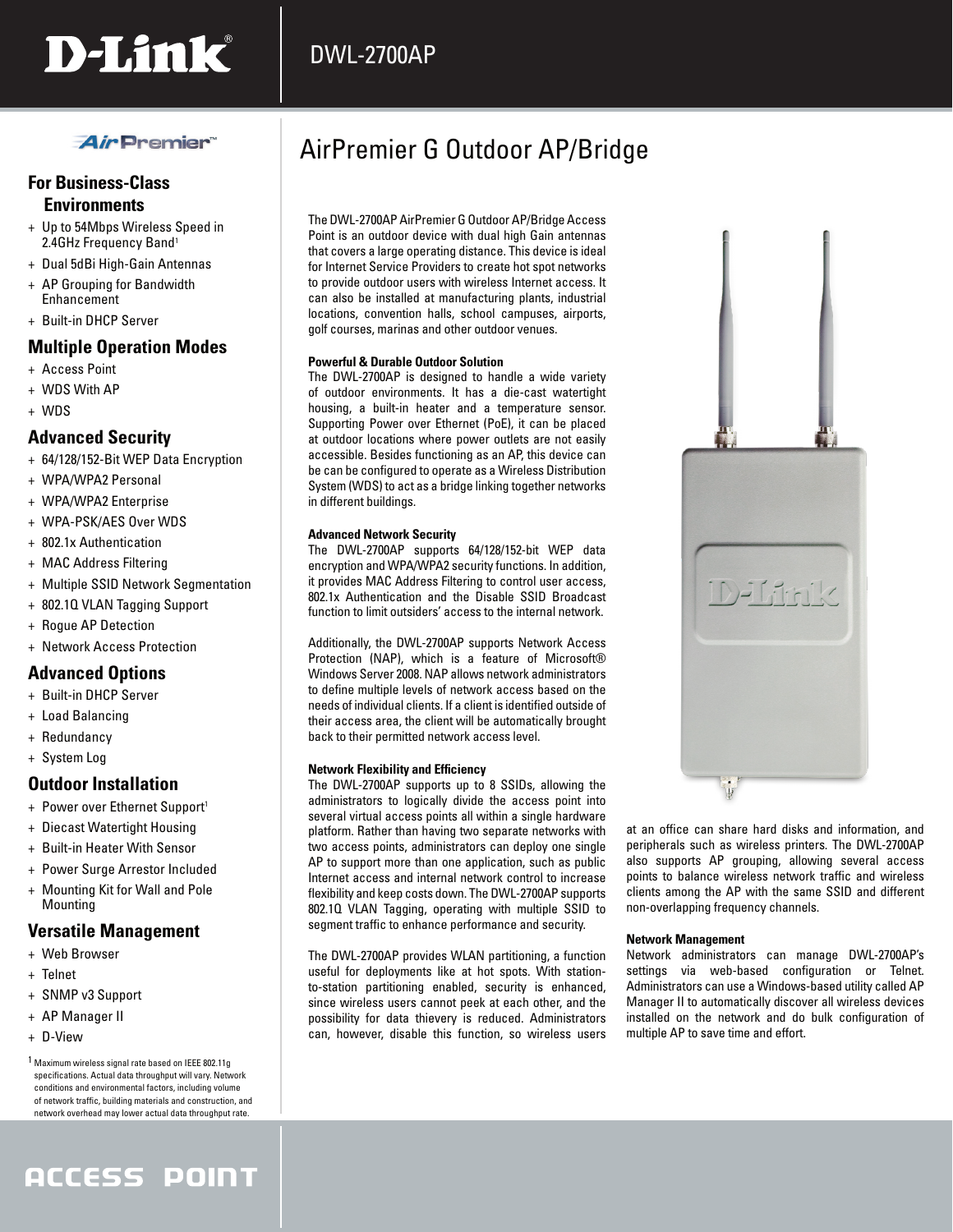



# AirPremier G Outdoor AP/Bridge

| <b>Technical Specifications</b>            |                                                                                                                                                                                                                                                                                                                                                           |  |
|--------------------------------------------|-----------------------------------------------------------------------------------------------------------------------------------------------------------------------------------------------------------------------------------------------------------------------------------------------------------------------------------------------------------|--|
| <b>Standards</b>                           | +IEEE 802.11b/g WLAN<br>+IEEE 802.3/802.3u Ethernet<br>+ IEEE 802.3x Flow Control                                                                                                                                                                                                                                                                         |  |
| <b>Ethernet Interface</b>                  | +10/100BASE-TX Ethernet port                                                                                                                                                                                                                                                                                                                              |  |
| Radio and Modulation Type                  | For 802.11b:<br>DSSS:<br>+DBPSK@1Mbps<br>+DQPSK@2Mbps<br>+CCK@5.5 and 11Mbps<br>For 802.11g:<br>OFDM:<br>+BPSK@6 and 9Mbps<br>+ QPSK @ 12 and 18Mbps<br>+160AM @ 24 and 36Mbps<br>+640AM @48 and 54Mbps<br>DSSS:<br>+DBPSK@1Mbps<br>+DQPSK@2Mbps<br>+CCK@5.5 and 11Mbps                                                                                   |  |
| Operating Frequency <sup>1</sup>           | +2400 to 2483.5MHz                                                                                                                                                                                                                                                                                                                                        |  |
| <b>Channel Numbers</b>                     | +11 Channels (FCC)<br>+13 Channels (ETSI)                                                                                                                                                                                                                                                                                                                 |  |
| Data Rates                                 | +802.11g: 54, 48, 36, 24, 18, 12, 9 and 6Mbps<br>+802.11b: 11, 5.5, 2, and 1Mbps                                                                                                                                                                                                                                                                          |  |
| Maximum Transmit Output Power <sup>2</sup> | 23dBm (typical)                                                                                                                                                                                                                                                                                                                                           |  |
| Antennas                                   | Dual 5dBi Gain Reverse-N Type dipole antennas                                                                                                                                                                                                                                                                                                             |  |
| Wireless Operating Range <sup>3</sup>      | 802.11g (Full Power with 5dBi gain diversity dipole antennas):<br>Indoor:<br>+30 m (98 ft) @ 54Mbps<br>$+34$ m (112 ft) @ 48Mbps<br>+66 m (217 ft) @ 12Mbps<br>+56 m (184 ft) @ 18Mbps<br>+79 m (259 ft) @ 9Mbps<br>+ 99 m (325 ft) @ 6Mbps<br>Outdoor:<br>$+112$ m (367 ft) @ 54Mbps<br>+ 250 m (820 ft) @ 18Mbps<br>+500 m (1,640 ft) @ 6Mbps           |  |
| Security                                   | +64/128/152-bit WEP data encryption<br>+WPA-PSK, WPA2-PSK<br>+WPA-EAP, WPA2-EAP<br>+TKIP, AES support<br>+ 802.1x Authentication<br>+MAC address filtering user access<br>+WLAN partitioning<br>+Multiple SSID for network segmentation<br>+SSID broadcast disable function<br>+802.10 VLAN Tagging<br>+ Rogue AP Detection<br>+Network Access Protection |  |

# **ACCESS POINT**